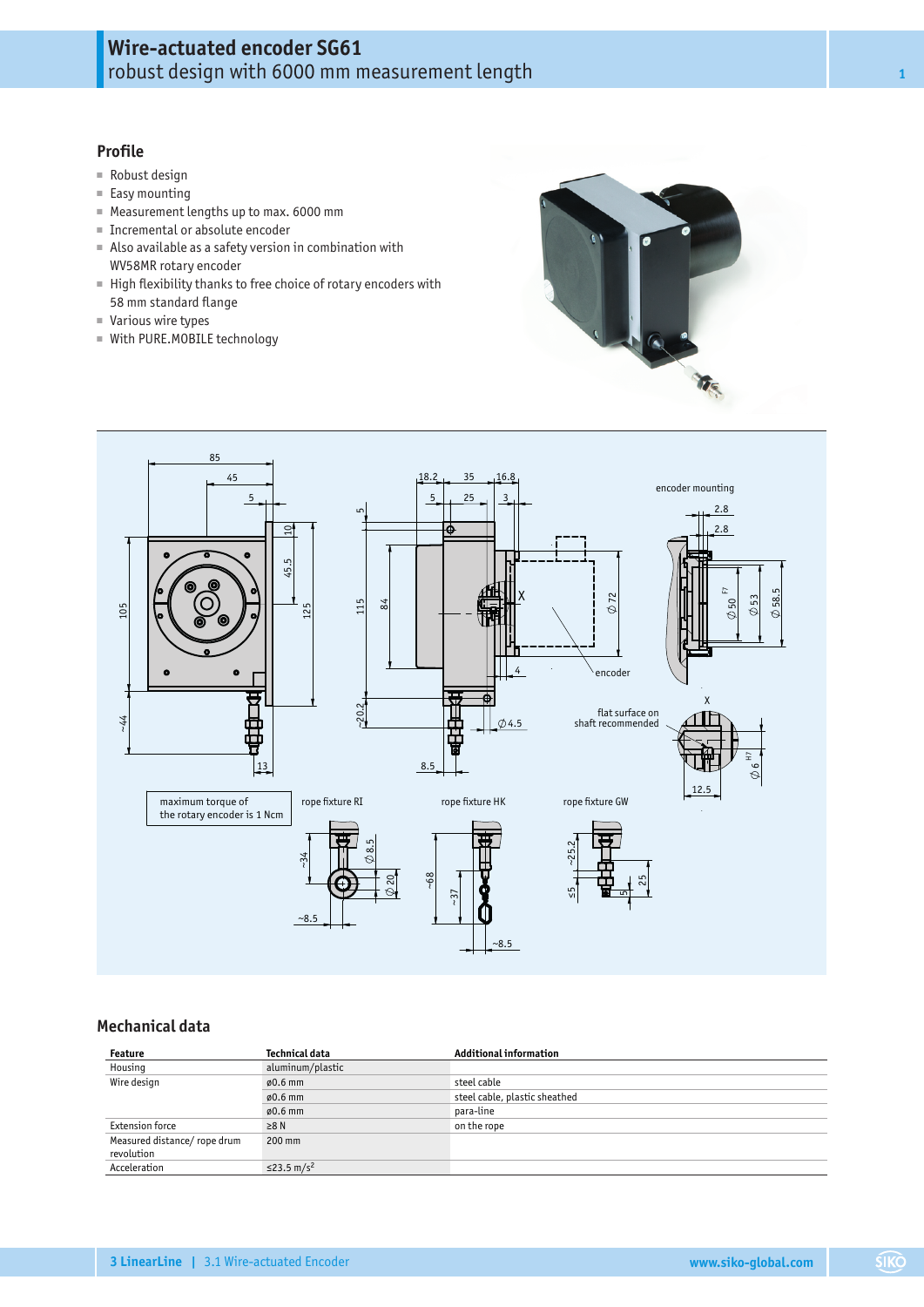## **Electric data**

Rotary encoders suitable for the SG121 are featured on our website www.siko-global.com. Depending on the output signals, the following are suitable for:

- Analog outputs such as current or voltage: AV58M
- Incremental outputs: IV5800
- Absolute outputs: WV58MR, WV36M/SSI, WV36M/CAN

Among others, SIKO encoders have the following interfaces: Incremental, SSI, CANopen, CANopen Safety, SAE J1939, Field bus, and Ethernet

The technical specifications for these devices are given in the respective data sheet. Numerous encoder models from various manufacturers can also be used.

#### **System data**

| Feature         | Technical data | Additional information                           |
|-----------------|----------------|--------------------------------------------------|
| Repeat accuracy | $\pm 0.15$ mm  | mechanical, depending on the direction of travel |
| Measuring range | ≤6000 mm       |                                                  |
| Travel speed    | ≤3000 mm/s     | at working temperature T1                        |

#### **Ambient conditions**

| Feature              | Technical data                  | Additional information                  |  |  |  |  |
|----------------------|---------------------------------|-----------------------------------------|--|--|--|--|
| Ambient temperature  | $-20+80 °C$                     |                                         |  |  |  |  |
|                      | $-40+80$ °C                     | T2 (feed speed $\leq$ 800 mm/s)         |  |  |  |  |
| Protection category  |                                 | depending on the mounted rotary encoder |  |  |  |  |
| Shock resistance     | 500 m/s <sup>2</sup> , 11 ms    | EN 60068-2-27                           |  |  |  |  |
| Vibration resistance | $100 \text{ m/s}^2$ , 5  150 Hz | EN 60068-2-6                            |  |  |  |  |

## **Hint for mounting**

When securing the wire it must be ensured that the wire is straight and vertical in relation to the wire outlet. Recommendation: Only select the starting position after an unwound length of approx. 5 mm. This prevents the wire hitting the end stop when it is rewound.



symbolic depiction